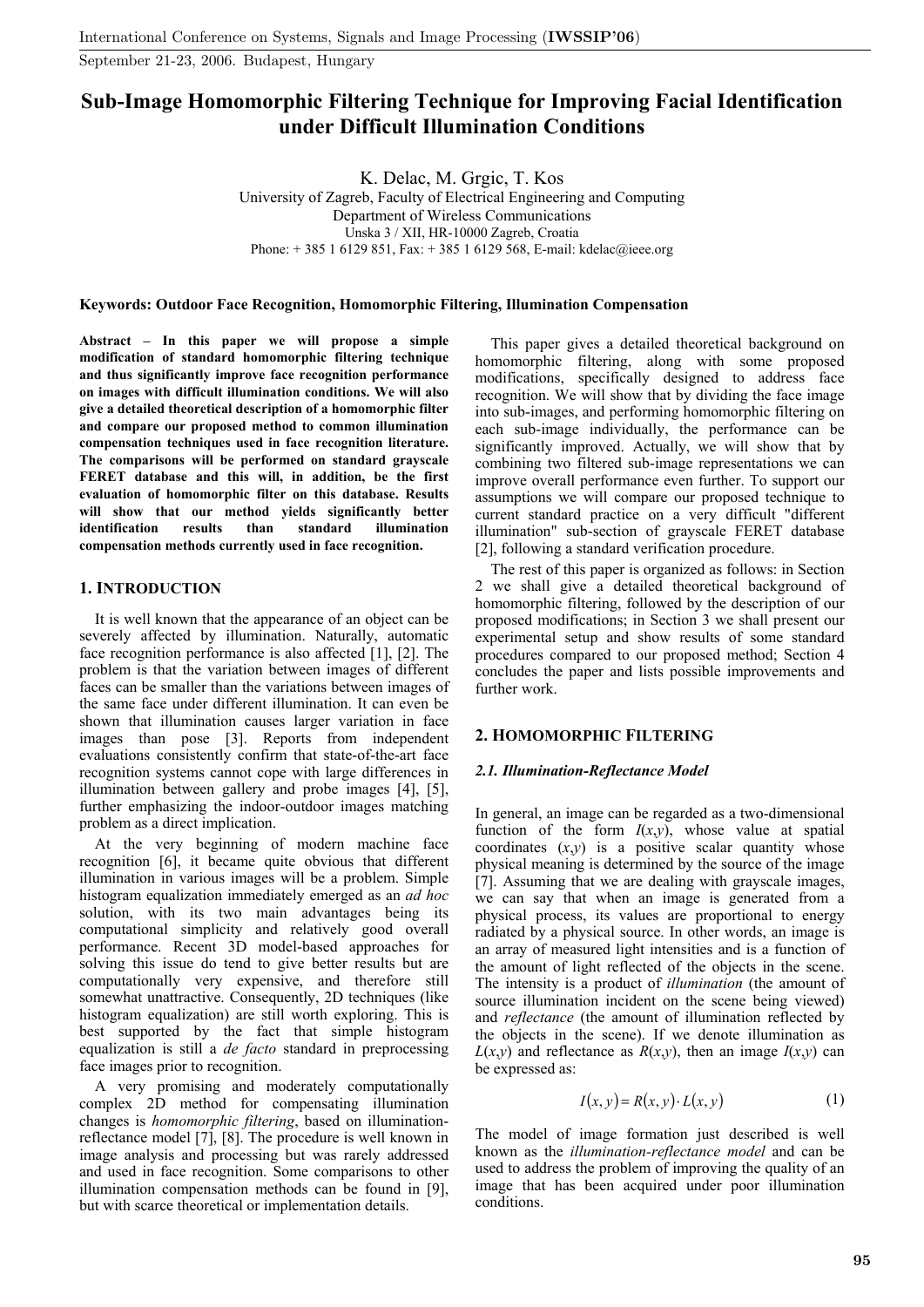## *2.2. Basic Homomorphic Filtering*

As already hinted in the previous section, illumination results from the lighting conditions present when the image is captured, and can change when lighting conditions change. Reflectance results from the way the objects in the image reflect light, and is determined by the intrinsic properties of the object itself, which (we can safely assume in this theoretical analysis) does not change. We can further argue that illumination varies slowly in space (slow spatial changes  $\leftrightarrow$  low spatial frequency) while reflectance can change abruptly (high spatial frequencies). For our given problem of eliminating apparent changes in facial appearance with the change in lighting conditions, we would like to enhance the reflectance while reducing the contribution of illumination, hence, we need to somehow separate the two components from (1) and then high pass the resulting image in frequency domain. *Homomorphic filtering* [7], [8] is a frequency domain filtering process that does just that. If we could somehow transform the expression in (1) from multiplication to addition, the problem of high pass filtering would become trivial as we could use the multiplication or convolution property of the Fourier transform  $\Im$ . An obvious way to solve this problem is to take a natural logarithm (base *e*) of both sides of (1):

$$
Z(x, y) = \ln[I(x, y)] = \ln[R(x, y) \cdot L(x, y)] =
$$
  
ln[R(x, y)] + ln[L(x, y)] (2)

and use the Fourier transform:

$$
\mathcal{S}\{Z(x, y)\} = \mathcal{S}\{\ln[R(x, y)]\} + \mathcal{S}\{\ln[L(x, y)]\}
$$
 (3)

or:

$$
Z(u, v) = F_R(u, v) + F_L(u, v)
$$
 (4)

where  $F_R(u, v)$  and  $F_L(u, v)$  are the Fourier transforms of  $ln[R(x,y)]$  and  $ln[L(x,y)]$ , respectively. Now we can high pass the  $Z(u, v)$  by means of a filter function  $H(u, v)$  in frequency domain and obtain a filtered version  $S(u, v)$ :

$$
S(u, v) = H(u, v) \cdot Z(u, v) = H(u, v) \cdot FR(u, v) + H(u, v) \cdot FL(u, v)
$$
 (5)

Taking an inverse Fourier transform of (5) provides:

$$
s(x, y) = S^{-1}{S(u, v)} =
$$
  
\n
$$
S^{-1}{H(u, v) \cdot F_R(u, v)} + S^{-1}{H(u, v) \cdot F_L(u, v)}
$$
\n(6)

and finally, the desired filtered (enhanced) image  $I'(x,y)$ can be obtained by the exponential operation:

$$
I'(x, y) = e^{s(x, y)}
$$
 (7)

The high pass filter normally used in this procedure is the Butterworth filter [7] defined as:

$$
H(u,v) = \frac{1}{1 + \left[\frac{D_0}{D(u,v)}\right]^{2n}}
$$
\n
$$
(8)
$$

where *n* defines the order of the filter.  $D_0$  is the cutoff distance from the center and  $D(u, v)$  is given by:

$$
D(u, v) = [(u - M/2)^{2} + (v - N/2)^{2}]^{1/2}
$$
 (9)

where *M* and *N* are the number of rows and columns of the original image, respectively (for any further details an interested reader is referred to [7], [8]). The whole process is summarized in Fig. 1.



Fig. 1. Homomorphic filtering procedure



Fig. 2. Sub-image homomorphic filtering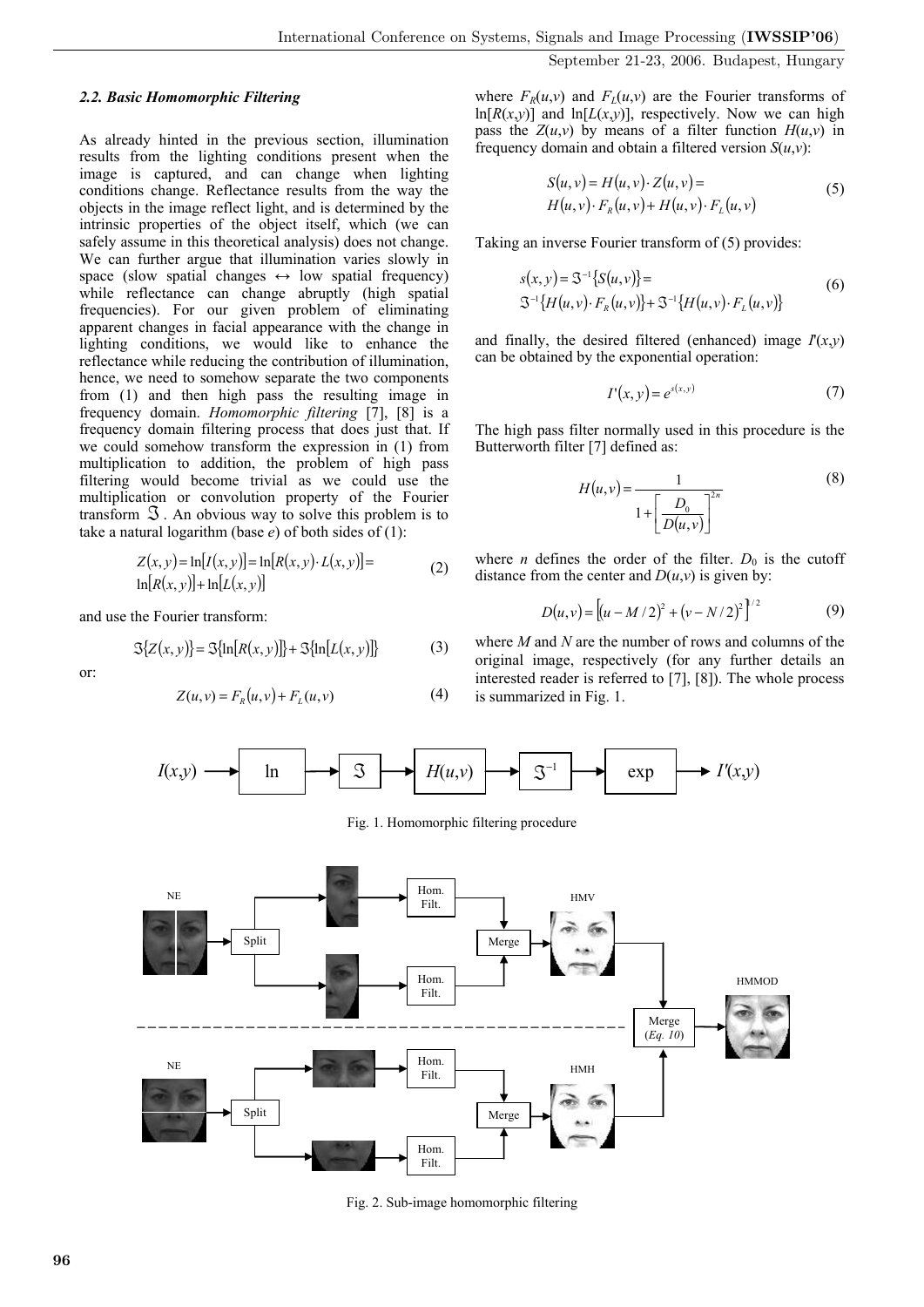

Fig. 3. Image examples: (a) Geometrically normalized and masked image with no enhancements (NE), (b) histogram equalized (HE), (c) homomorphically filtered image (HM), (d) homomorphically filtered and contrast adjusted image (HMADJ), (e) two vertical subimages filtered separately (HMV), (f) two horizontal sub-images filtered separately (HMH), (g) proposed combination (HMMOD)

## *2.3. Proposed Modification*

While the results of a standard homomorphic filtering over the whole image just described give promising results (reported in [9] on a smaller database and confirmed in our experiments in Section 3), we wanted to see if the results could be further improved. Many well-known enhancement algorithms such as histogram equalization and homomorphic filtering are global in nature and are intended to enhance an image and deal with it as a whole. We tried to split the original image in sub-images and filter each sub-image individually. First we decided to try and split the image into two halves vertically (thus obtaining two *sub-images* of the original image) and then apply the filter to each half individually. Second idea was to split the image horizontally and again apply the filter to each half individually.

Encouraged by the good results obtained with both these methods (see Section 3 for details) we further tried to combine the filtering results into a joint representation. Let  $I_{HMI}(x, y)$  be the image split vertically and each half filtered with homomorphic filter individually, let  $I_{HMH}(x, y)$  be the same for horizontally split images and let  $I_{HMMOD}(x, y)$  be our proposed modification:

$$
I_{HMMOD}(x, y) = \frac{1}{2} \cdot [I_{HMI}(x, y) + 0.75 \cdot I_{HMH}(x, y)] \tag{10}
$$

Since  $I_{HMV}$  scored higher results than  $I_{HMH}$  in our tests we decided to keep the whole  $I_{HMV}$  and multiply  $I_{HMH}$  with a constant of 0.75 (chosen based on experimental results), to lower its influence on the final representation. This combination produced highest results in our experiments and was kept as a final representation. The whole procedure is summarized in Fig. 2, and examples of the filtered image can be seen in Fig. 3. We will show in the following section that our method yields superior results, and therefore justifies further research of the homomorphic filtering variations as a means of simple yet efficient image preprocessing.

## **3. EXPERIMENTS**

To test our proposed method we decided to use the grayscale FERET database [2]. We were mainly motivated by the fact that FERET was never used to test the preprocessing by homomorphic filter. We used standard FERET identification protocol (gallery and probe sets) and focused here on the *fc* probe set (different illumination test). Other papers normally report their results for similar techniques that deal with different illumination conditions on smaller databases with low number of subjects. The results are thus often nonrealistic as the methods can be biased to a certain database. The *fc* probe set from FERET seems to be one of the most difficult ones with its 194 images (one image per subject) taken under very difficult illumination conditions and that is why we decided to use it in our comparisons.

To compare our proposed method to histogram equalization and standard homomorphic filtering, we used standard Principal Component Analysis (PCA) as an identification algorithm [6]. Nearest neighbor matching was combined with L1 norm (the city block distance). For PCA training, we used 500 randomly drawn images from the entire database and chose them so that they do not overlap with the gallery or *fc* probe set. All images were geometrically normalized prior to performing the experiments and cropped to 64x64 pixels. Eyes are all in the same positions and all the images are masked with an elliptical mask as shown in Fig. 3a. Recognition was done in 200 dimensional subspace.

The filtering for all the addressed methods was done after the geometrical normalization but prior to masking in order to avoid the influence of zeros of the mask to histogram equalization and image adjustment results. In all tests, enhancement and/or filtering were done on *all* images used (training, gallery and probe set).

## *3.1. Methods Tested*

*No enhancement (NE)*. For this test we only geometrically normalized the images (actually, images were geometrically normalized in all subsequent tests as well). No filtering or histogram equalization is used (Fig. 3a).

*Standard histogram equalization (HE)*. Images were geometrically normalized and a standard histogram equalization (HE) technique was employed. HE enhances the contrast of images by transforming the values in an intensity image, so that the histogram of the output image is approximately uniformly distributed on pixel intensities of 0 to 255 (Fig. 3b).

*Homomorphic filter (HM)*. Standard homomorphic filtering of geometrically normalized images using Butterwort high pass filter with  $D_0=0.25$  and  $n=1$  (Fig. 3c).

*HM with contrast adjustment (HMADJ)*. Homomorphic filtering (with the same  $D_0$  and *n* values as before; these Butterworth filter parameters are the same throughout all the experiments) followed by a modified version of HE. After homomorphic filtering the pixel values are mapped to new values such that 1% of data in the final image is saturated at low and high intensities of the filtered image. This increases the contrast of the output image (Fig. 3d).

*HM vertical (HMV)*. Homomorphic filtering of two subimages obtained by vertically dividing the input image into